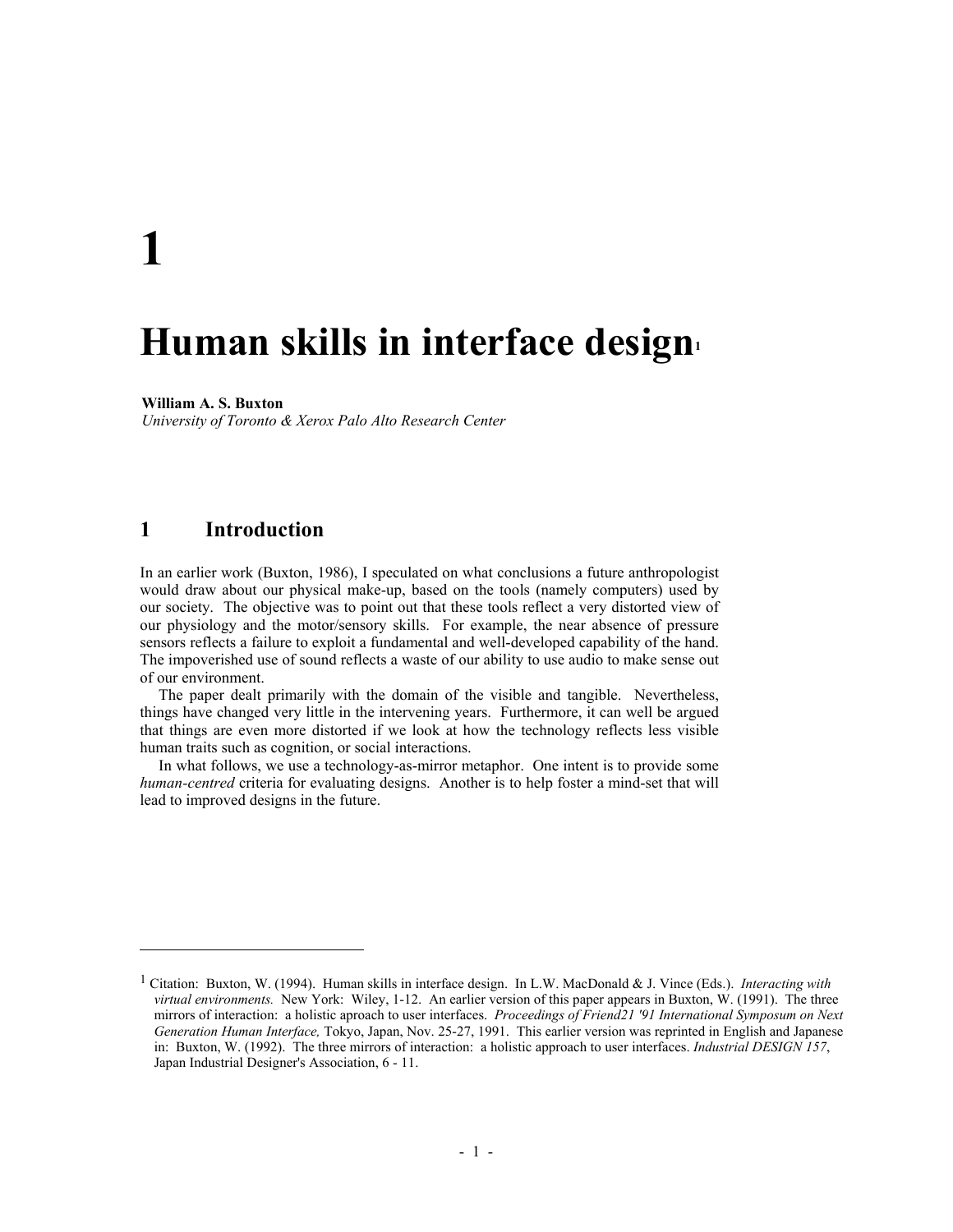## **2 Three mirrors**

The thesis of this chapter is that we should consider technology in terms of the fidelity with which it reflects human capabilities on three levels:

- *physical:* how we are built and what motor/sensory skills we possess;
- *cognitive:* how we think, learn, solve problems and what cognitive skills we possess;
- *social:* how we relate to our social milieu, including group structure and dynamics, power, politics, and what social skills we possess.

Our metaphor is one of three separate mirrors, each reflecting one of these levels. In order to be judged acceptable, designs must provide an acceptable degree of fidelity in how they reflect each of these three aspects of human makeup and activity. The benefit is in how the model can provide a simple but valuable test that can be used during the design process. We now look at each of these mirrors in turn.

## **3 Mirror One: How we sense and control**

## *Look and feel*

The notion of *Look and Feel* primarily encompasses aspects of the user interface that are reflected by our first mirror. The term has had a lot of recent attention, largely because of the efforts of various manufacturers to protect their own approach. Looking into our first mirror, however, what we see is something distorted and unworthy of protracted protection.

First, the very term reflects a lack of concern with a primary sense - sound. And if we look at the interfaces in question, then something like:



would be a more accurate representation of what is actually there. Look dominates, feel is impoverished and sound, while used, is almost a "throw-away." In short, the balance is out of all proportion with human makeup and capabilities.

One of the first priorities of the next generation of user interface, therefore, is to correct the current distortions in mirror one. How some emerging systems and technologies can lead the way in doing so forms the basis of the next few sections.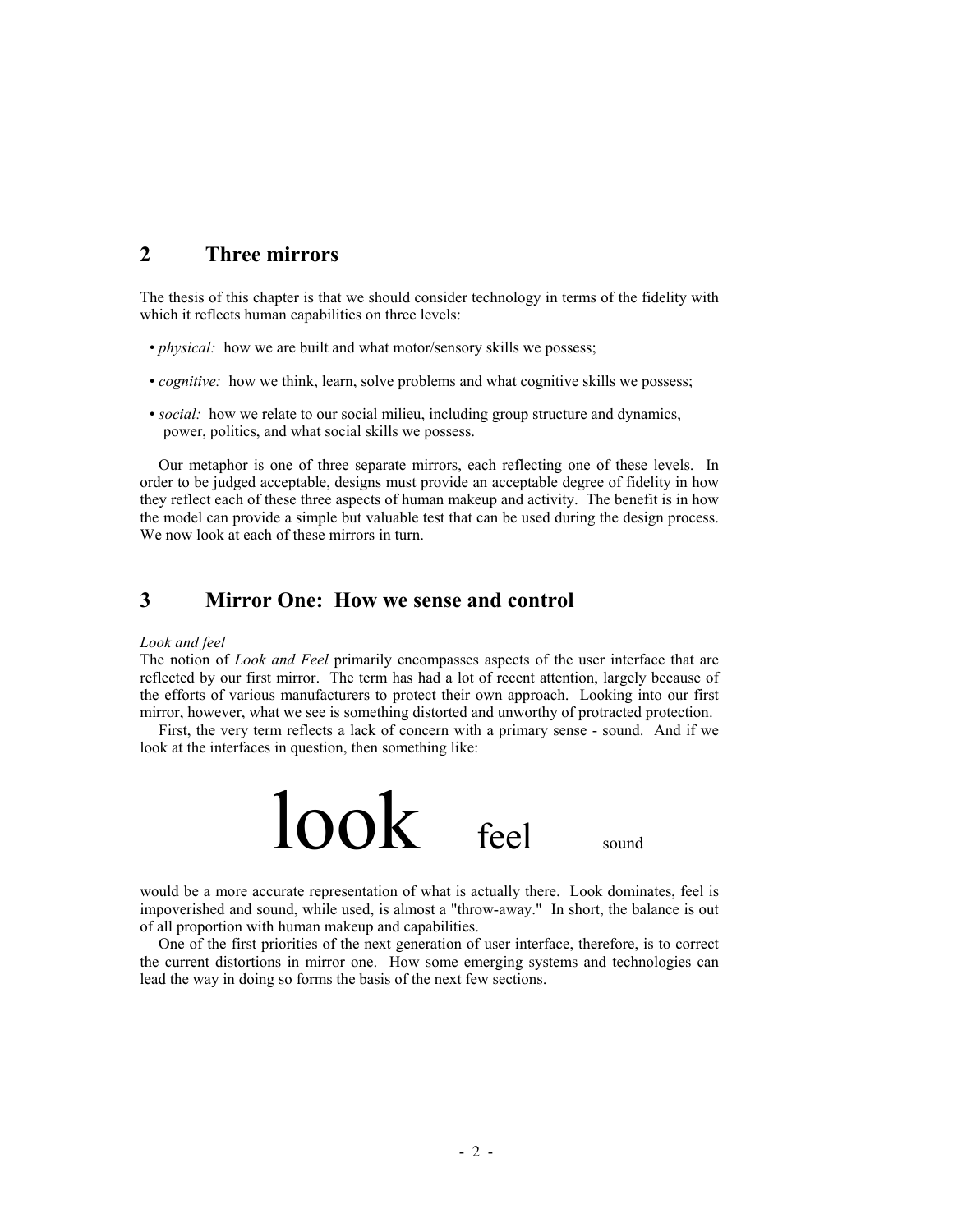## *Multimedia*

*Multimedia* is one of the topics that inevitably arises when discussing emerging technologies. As likely or not, the discussion has two main components: "Multimedia is the future!" and, "What is multimedia?" The results are generally more than a little confused.

I think that a lot of the excitement about multimedia is well founded. However, by definition, "Multimedia" focuses on the *medium* or *technology* rather than the *application* or *user*. Therein lies a prime source of confusion.

If we take a user centered approach, we quickly see that it is not the media *per se* that are important. The media are transitory, one to be replaced by another as technology evolves. What makes these technologies different are the human sensory modalities and channels of communication that they employ. Rather than focusing on the media, therefore, more appropriate and focused terms might be:

| • multi-sensory:       | design that utilizes multiple sensory modalities;                                                                  |
|------------------------|--------------------------------------------------------------------------------------------------------------------|
| $\cdot$ multi-channel: | design that utilizes multiple channels, of the same<br>or different modalities;                                    |
| • $multi$ -tasking:    | design that recognizes that (as driving a car<br>demonstrates) humans can perform more than one<br>task at a time. |

Multimedia is simply design that makes better and broader use of the human's capabilities to receive and transmit information. However, since the vast majority of the literature has been technocentric, confusion has resulted. Without an understanding of the properties of the various sensory modalities, the associated channels, and the way in which they work together, how can effective use of the technology's potential be motivated or achieved?

Let's look at some examples that provide counter-examples to the mainstream, and point to what can be achieved when one breaks away from the *status quo*.

## *Bidirectionality of the Senses*

-

An interesting attribute of most human-computer interaction is that it uses a different sensory modality in each direction of communication: primarily *visual* from computer to human, and *motor/tactile* from human to computer. This is almost taken for granted. But it is contrast to almost all human-human communication.

This is brought up because recognizing and balancing asymmetries is a good heuristic for uncovering new design alternatives. Let's take the visual system, for example. Everyday we use our eyes not just to see, but to direct the attention of others to what we are looking at. Here is a well practiced human skill which is a candidate for use in human-computer interaction. Here is an opportunity that systems such as that by LC Technologies Inc.<sup>2</sup>, shown in Fig. 1, have exploited.

Similarly, we think of the things that we touch and move as being input devices, only, and spend very little time thinking about their use as tactile *displays.* In one way, virtually

<span id="page-2-0"></span><sup>2</sup> LC Technologies, Inc., 4415 Glen Rose St., Fairfax, VA., USA 22032.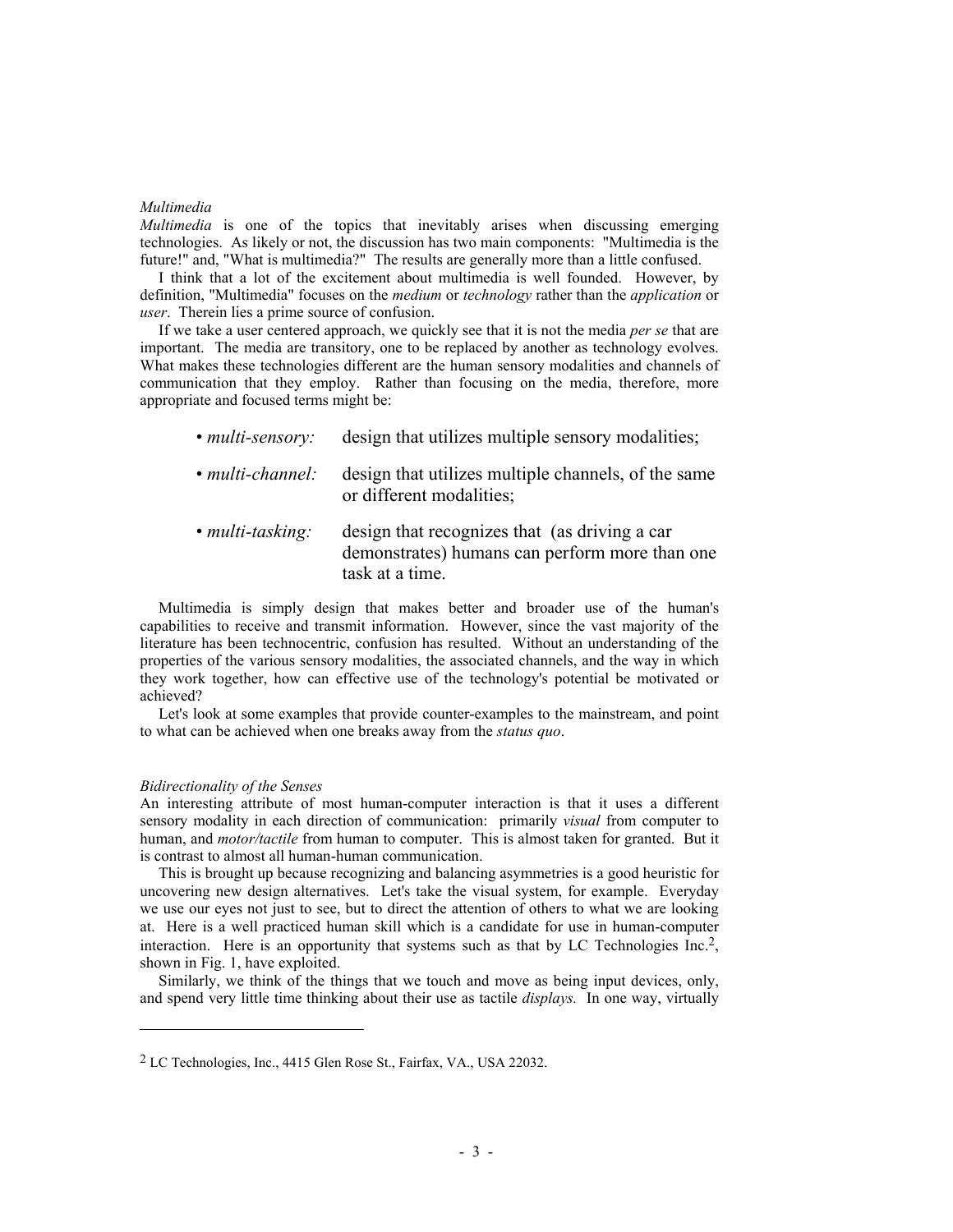all input devices are also output in that we can feel their size, shape, action, and movement. But while important, this is generally passive display. Force-feedback devices are one approach to coming closer to taking advantage of our capabilities of touch. Examples of such devices are described by Brookes *et al.* (1990) and Iwata (1990), which is illustrated in Fig. 2. But much of the same effect can be achieved by smaller tactile displays, such as Braille displays designed for visually disabled users. Another example is the tactile display mounted in the button of the SimGraphics mouse, shown in Fig. [3](#page-3-0).<sup>3</sup>



**Figure 1:** A Non-Intrusive Eye Tracker. A video camera mounted under the display tracks the position of the eye's pupil and translates the data into screen coordinates. Thus, the eyes can be used for pointing. (Photo: LC Technologies, Inc., Fairfax, VA).

 $\overline{\phantom{a}}$ 

<span id="page-3-0"></span><sup>3</sup> SimGraphics Engineering Corp., 1137 Huntington Dr, Suite A-1, South Pasadena, CA, USA 91030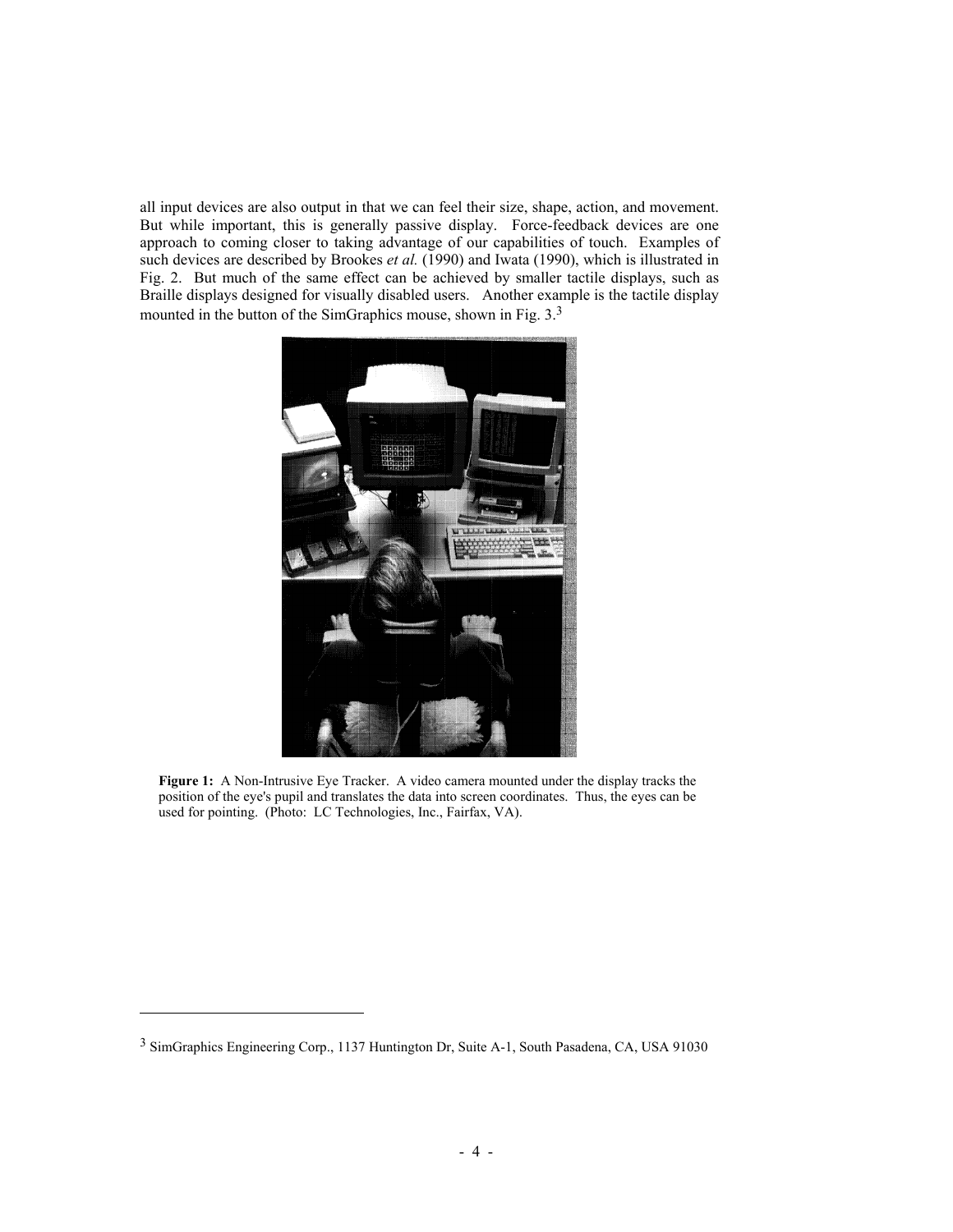

Figure 2: A force-feedback hand controller (Iwata, 1990). The device is a stationary exo-skeletal mechanism. The schematic shows the actuators that provide the feedback.



**Figure 3:** This 6D pointing device has an array of computer-controlled pins in the button that rise and fall under computer control in order to provide a degree of tactile feedback, such as to simulate the feeling of crossing an border, or coming into contact with an edge. (SimGraphics Engineering Corp.)

#### *The SonicFinder and beyond*

One of the most interesting pieces of software circulating in the research underground is something called the *SonicFinder*(Gaver, 1989)*.* It was developed at Apple Computer's *Human Interface Group* by Bill Gaver. The SonicFinder is a prototype version of the Macintosh Finder that is based on the novel proposition that we can hear. This may seem a fairly obvious fact, until we look at the sonic vocabulary used by most computer systems.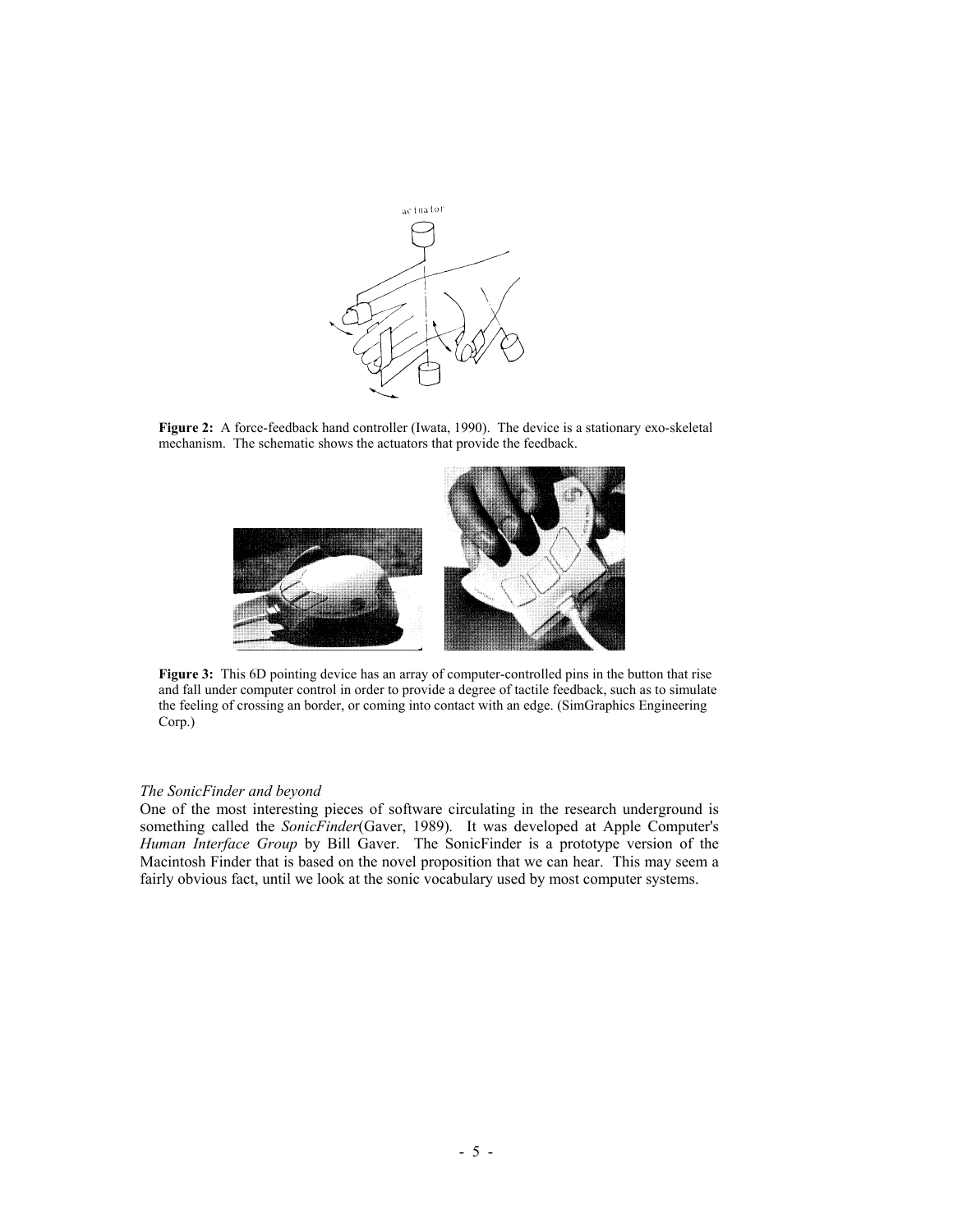

**Figure 4:** The SonicFinder. The example illustrates the use of sound during four stages of dragging a file to the trashcan. (A) The user selects the object and hears the impact. (B) The user drags the object and hears it scrape along the desktop. (C) The user drags the object over the trashcan; the scraping sound stops and the trashcan makes its noise. (D) The user releases the object; a crash provides confirmation of the deletion. (from Gaver, 1989)

What the SonicFinder does is use sound in a way that very much reflects how it is used in the everyday world. You can "tap" on objects to determine their type (application, disk, file folder, etc.) and their size (small objects have high pitched sounds, large objects are low). When you drag an object, you hear a noisy "scraping" sound. When a dragged object "collides" with a container (such as a file folder, disk, or the trash can), you hear a distinct sound.

Now all of this may seem to suffer from terminal "cuteness" or frivolity. After all, aren't sounds for video games and cyber-wimps? But how many times have you missed the trashcan when deleting a file, or unintentionally dropped a file into a file folder when dragging it from one window to another? Frequently, I would guess, yet these are precisely the kinds of errors that disappear through such use of sound.

We have ears and are pretty good at using them. Machines that have the capability to exploit their potential are finally becoming more common. Starting with the Commodore *Amiga,* which comes with rich audio and text-to-speech, we are now seeing audio as an important ingredient in other platforms. The challenge now is to learn how to use audio effectively, not just for music or to provide some acoustic lollipop, but as a means to provide a sonic landscape that helps us navigate through complex information spaces.

#### *Hands-on computing?*

Every day we turn pages with one hand while writing with the other. We steer our car with one hand while changing gears with the other. We hold a ruler or drafting machine with one hand and use a pencil in the other. All of these tasks employ the performance of everyday motor skills that have potential in human-computer interaction, but are largely ignored by computer systems.

Computers like the Macintosh were designed for Napoleon: unless you are typing, you can work all day with one hand tucked into your jacket. Fine if you are one-handed - a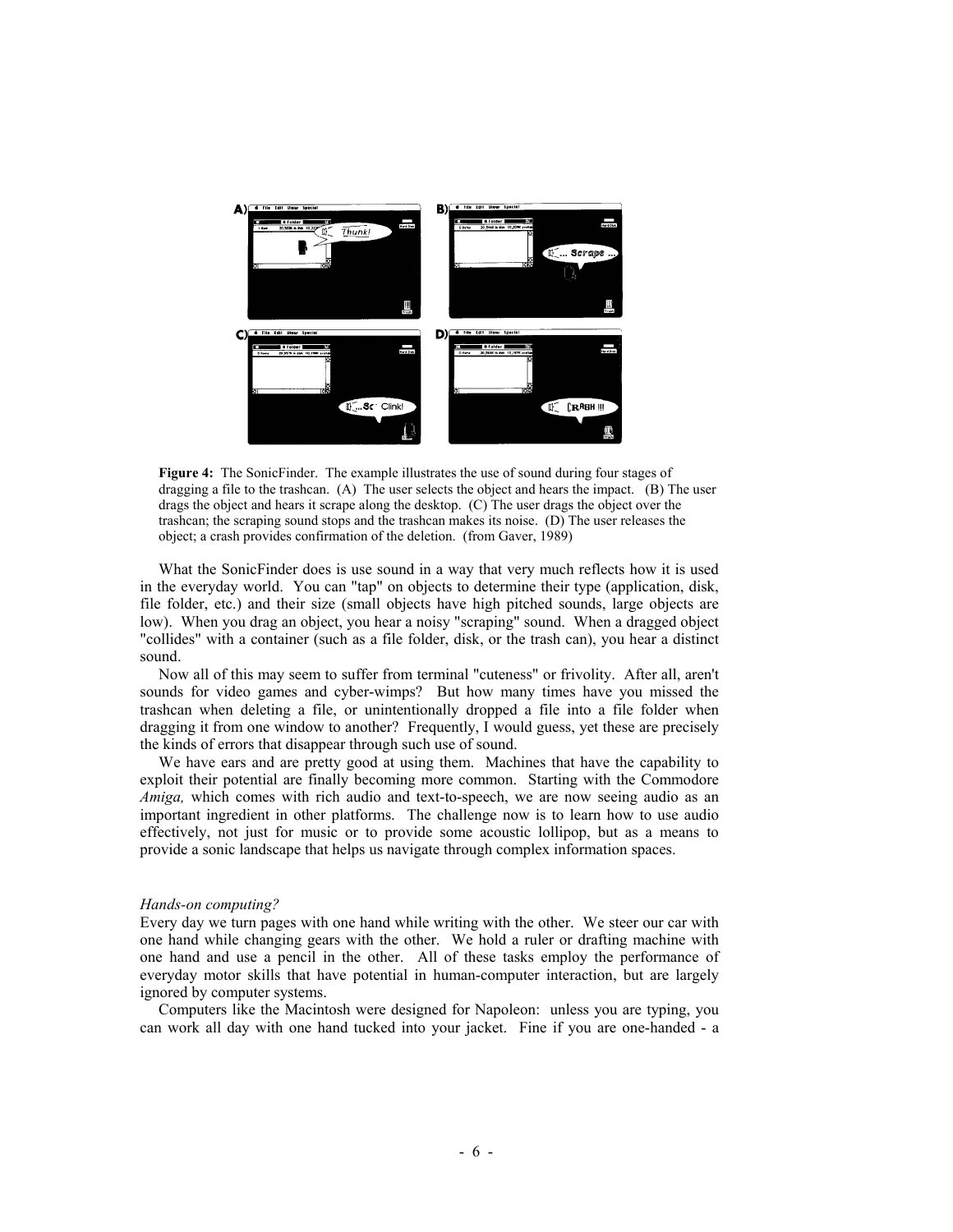waste if you are not. The image of the user reflected in the technology is lopsided to the extreme.

"Hands-on" computing is largely a myth. It would be better called "hand-on" or even "finger-on." If we are accurately to reflect human potential, we should be able to scroll through a document by manipulating a track ball with one hand, while pointing with a mouse using the other. We should be able to scale an object using a potentiometer in one hand, while dragging it into position with the other. Or, in a program like *MacDraw*, we should be able to move the drawing page under the window using a trackball in one hand, while still keeping our "pen" in the other.

To a certain degree, high end interactive computer graphics systems have used this type of interaction for a number of years. This is seen, for example, in systems that provide a potentiometer box which enables the non-dominant hand to perform transformations such as *rotate, scale* and *translate.* To date, however, such se f two-handed input has not penetrated the mainstream market. This is about to change.

#### *Can you deal with the pressure?*

Using two hands is not enough, however. Another property that we all have - but which is not reflected in the computer technologies that we use - is the ability of our hands to control and sense pressure. Gradually, designers are beginning to recognize this capability and design for it. One lead comes from electronic musical instrument keyboards. There - unlike your mouse - keys are not simple switches. Each key has what is known as *aftertouch:* the ability to sense continuously how hard the key is being pressed.

Soon (hopefully), aftertouch will be standard on mouse buttons, thereby providing natural control for line thickness, scrolling speed, or the speed of fast-forward or rewind on videos or CD-ROM. Already, a few manufacturers, such as *Wacom* and *Numonics* make styli for tablets that are pressure sensitive.

But no matter how well the look, feel and sound of a user interface is developed, it still may not fit how we think or work, and therefore fail. To gain a better understanding of this, and see how emerging technologies might help, we can now look into a different mirror.

## **4. Mirror Two: How we think and problem solve**

### *The Myth of the Information Revolution*

There are would-be sages and futurists who will tell you that we are in the middle of an information revolution - the impact of which is matched only by that which followed the invention of the printing press or the industrial revolution. Unfortunately, this notion is false, and illustrates a serious lack of understanding of the nature of information.

By definition, information is that which *informs*, and which can serve as the basis for informed decision making. Rather than an information revolution, what we are currently experiencing is a data explosion. The combined advances in contemporary telecommunications and computational technologies have helped to spawn an era where true information is ever more difficult to find at all, much less in a timely manner.

Information technologies that deserve the name are less computational engines than technologies to filter and refine data into a form where it does inform, and warrants the name *information* (Tufte, 1983, 1990)*.* Just as we want systems to reflect how we hear, see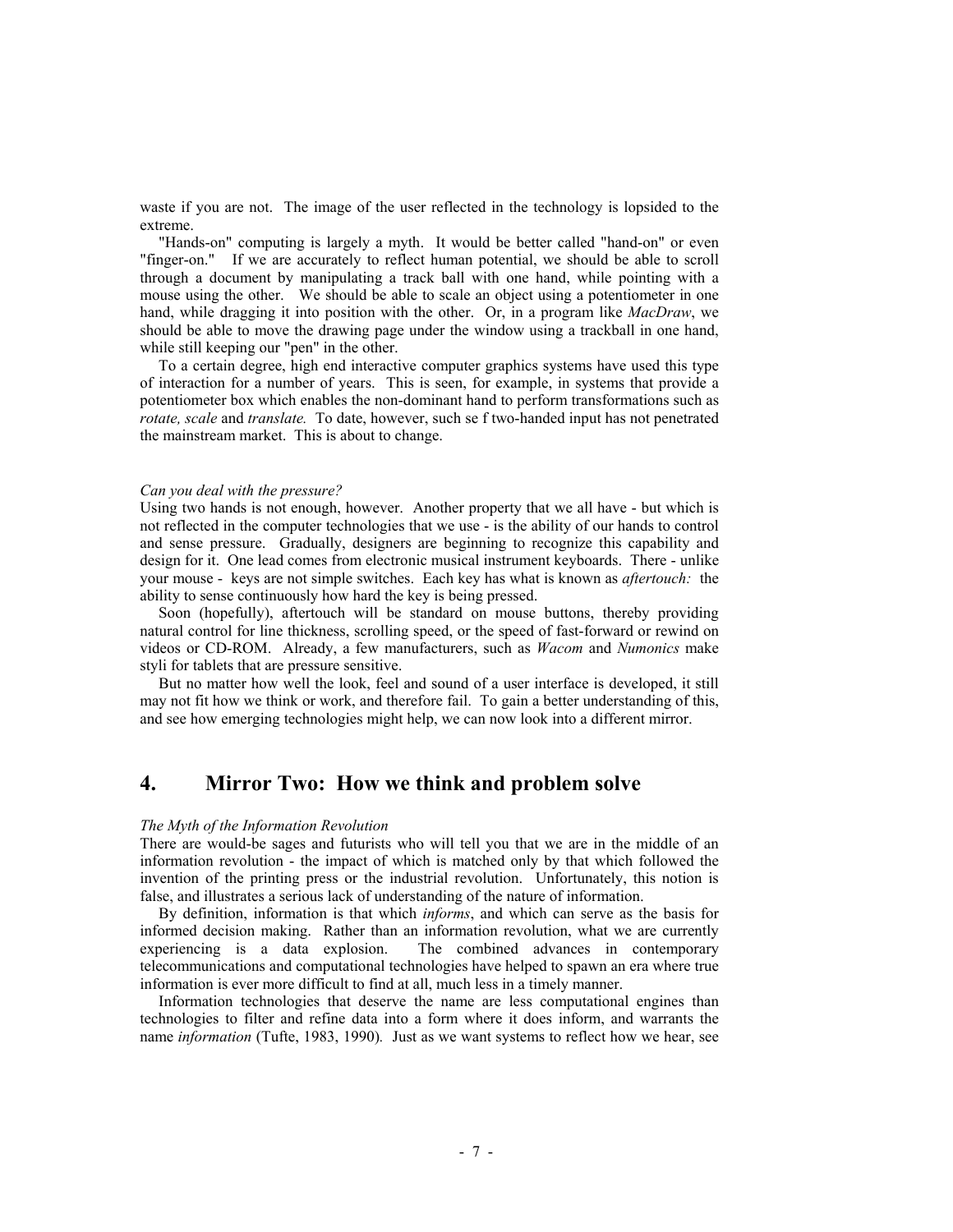and touch, we want those same technologies to accurately reflect and support how we think, learn, problem solve, and make decisions.

One of the biggest successes of the personal computer world is the spreadsheet. One of the main reasons for this is that it "fits" the way that people think about certain problems. Rather than generate masses of new numbers, it helped users refine data into information by enabling them to explore and understand new relationships.

A similar notion is behind one of the emerging "hot" topics of computer science, namely *scientific visualization*. The objective of visualization is not to make pretty pictures. It is to render complex data in a visual form that enables us to understand better the underlying phenomena. Notation is a tool of thought, and what these emerging technologies provide is a notational engine *par excellence.* One way to apply our second mirror is to look at the notations used to represent various problem domains, and like a "cognitive anthropologist," attempt to infer what assumptions are implicit in the representation as to how people think, solve problems, etc. In most cases, it is likely that the assumptions thus derived will be a significant distortion of reality.

Scientific visualization is an important attempt to eliminate the distortion; however, science is not the only field of endeavour to which the technology's notational powers can be applied. A good example of using the power of visualization in other domains is the *Information Visualizer* (Card, Robertson & MacKinlay, 1991) which is used to represent data used in the context of office work. An example of the system is shown in Fig. 5.



**Figure 5:** Representing hierarchic date in a "cone tree." From Card, Robertson & MacKinlay (1991).

So far, visualization has been primarily a means of presentation. Data is rendered and displayed, but the degree of interaction is minimal (largely due to the computational overhead of the rendering process). People are not sponges, and do not learn by absorbing information. Rather, they construct knowledge intentionally and actively. Simply put, one learns by experience: exploring and doing. If systems are to reflect better this learning process, then they must, like the Information Visualizer be interactive and support active exploration. "Interactive visualization" rather than scientific visualization is the better "Interactive visualization" rather than scientific visualization is the better objective, but there is one thing still missing. From the criteria of our first mirror, there is a problem with focusing just on the visual sense. Both our tactile and aural senses are appropriate channels for representation. Hence, where our path should be heading is towards *Interactive Perceptualization*.

Such a base will lead us to systems that better enable us to explore and understand relationships, test hypotheses and deal with the complexity of our lives.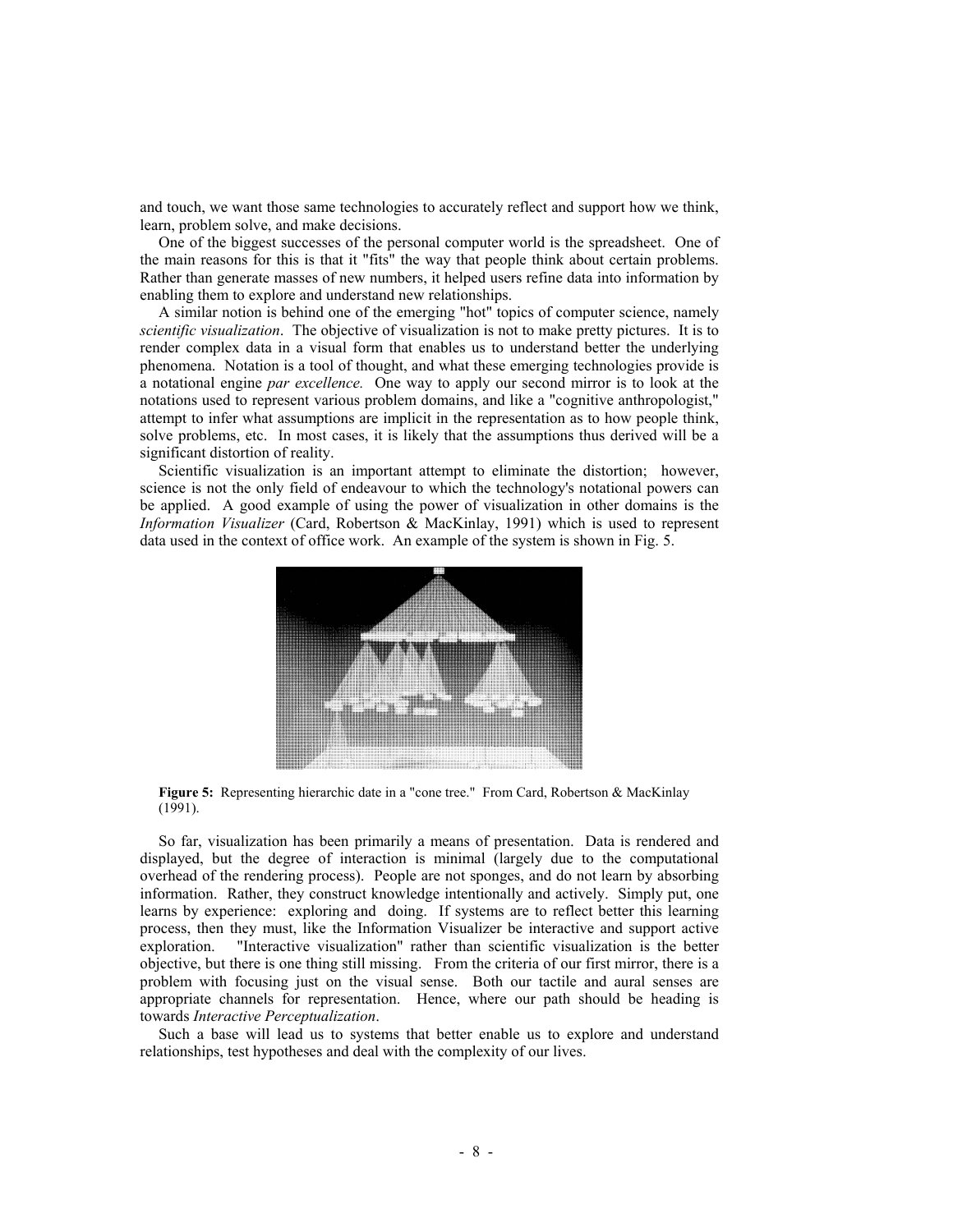## **5. Mirror Three: Social context**

#### *Alone in the corner*

Back in grade-school, if I misbehaved, I was taken out of the group and forced to sit alone, usually facing the wall or corner. Now that I've grown up and have a computer, where do I find myself? - out of the group, sitting alone, usually facing the wall or a corner. The reasons are different, but the punishment is the same.

The point is that the design of the technologies that we use in the workplace have largely ignored the social dynamics of how we work. We face walls because the backs of our machines are so ugly and full of cables, that we hide them. We are anchored to our designated position by the umbilical cord connecting our computer to the wall socket. We sit alone because virtually all of our systems assume that we interact with computers in missionary position: one user and one computer face-to-face - no other position allowed.

#### *Instruments of change*

Technologies have had a large impact on how we work, with whom we work and who has what power. That will never change. What can change, however, is who or what is in the driver's seat.

In the past, work has been automated and technologies introduced based on what was possible. If a new technology became available, it was placed in the workplace and the organization adjusted accordingly. Since they were the easiest to program, routine tasks were the first to have technological support.

Of all of the user-related changes emerging today, perhaps the most significant is a change from this approach. Organizations and systems designers are beginning to recognize that rather than have the technology dictate the organizational structure, the organization should dictate the technology. People and how they work are beginning to be recognized as the key to improved productivity.

The importance of this change cannot be overemphasized. No matter how perfectly your icons and menus are designed, or how well a system supports the user in performing their job, if they are doing the wrong job, the system is a failure.

For example, placing computers into patrol cars is intended to help police perform his or her job. But if the technology means that the police now devote more time to apprehending the minor offenders that the technology affords (stolen vehicles, unpaid traffic fines, etc.), the system may a failure. The courts are clogged with minor offenses, and little has been done to help investigate serious crimes.

#### *From birthing rights in central America to PARC*

The past ten years have seen the development of a new profession: applied psychology. Traditionally, psychology has been a discipline which analyzed and tried to understand and explain human behavior. Now, largely due to problems encountered in human-computer interaction, there is a new branch of psychology which attempts to apply this understanding in the context of a design art. The shift is from the descriptive to the prescriptive.

What we are seeing today is a very similar phenomenon in the discipline of socioanthropology. If we want the society and social structures of work (and play) to drive technology, rather than the reverse, the obvious place to look for expertise is in disciplines such as sociology and anthropology. Like psychology, these are traditionally analytic, not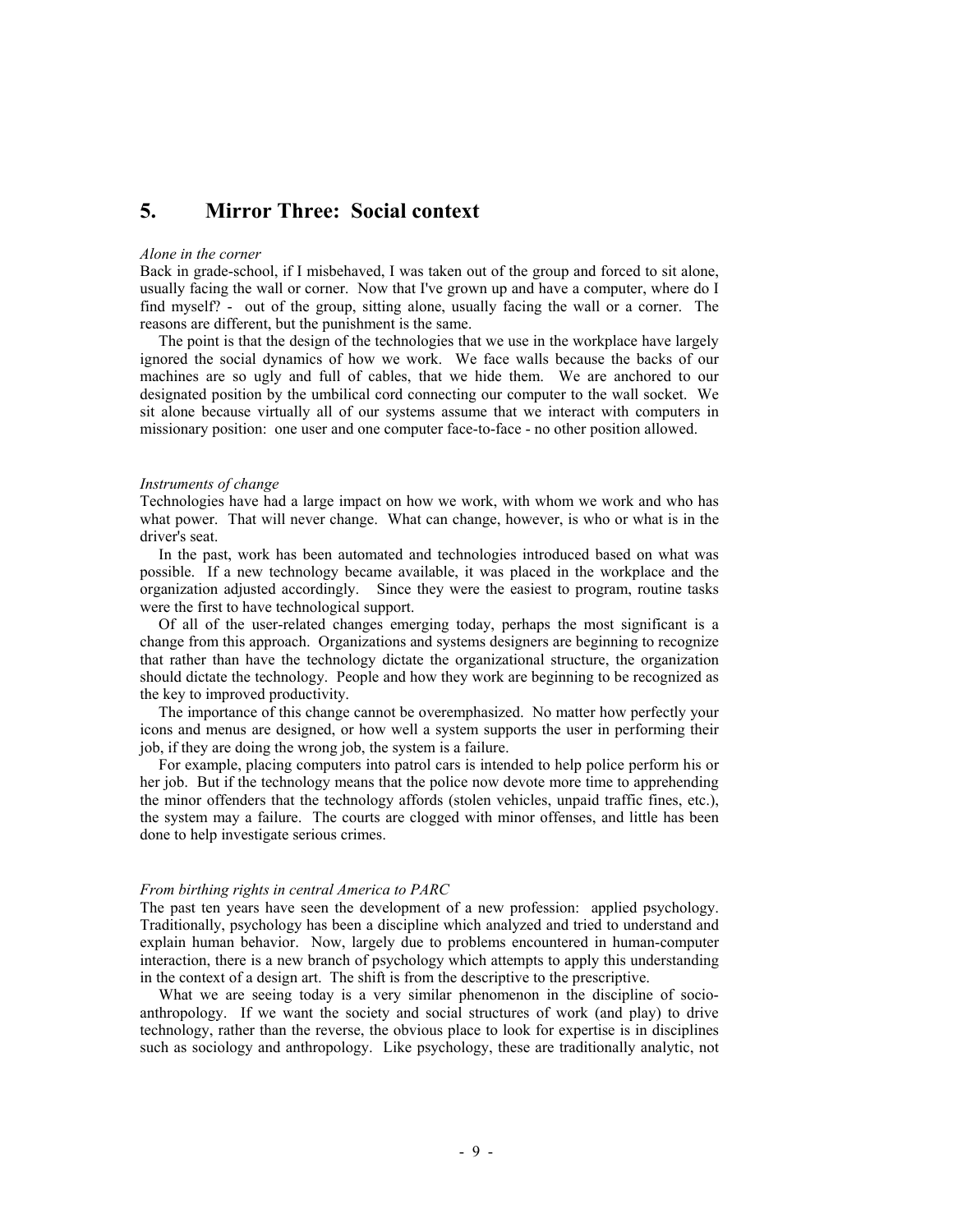design disciplines. However, change is coming, and a new discipline is being born: *applied socio-anthropology.* 

Hence, we have a new breed of anthropologists like Lucy Suchman and Gitte Jordan (who last studied birthing rites in Central America) stalking the halls of Xerox PARC. There, they study the structure of organizations and work, with the intent of laying the foundation for a design art that takes into account the larger social context. Like psychology, socio-anthropology is becoming a prescriptive as well as analytical science.

## *Groups and the Instruments*

Perhaps these social concerns are most visible in the rapidly emerging areas of *groupware* and computer supported cooperative work (CSCW). The convergence is from two directions. On the one hand we have the theory growing out of the applied social sciences, and at the other, we have the emergence of important enabling technologies, such as local area networks, new displays technologies and video conferencing.

Telecommunications, video and computer LANS are converging, thereby enabling new forms of collaboration, such as Xerox's *Mediaspace* (Stults, 1986), *EuroPARC* (Buxton & Moran, 1990), and *Ubiquitous Computing* (Weiser, 1991). By integrating a range of technologies, both systems permit a degree of *telepresence* previously impossible.

## *Telepresence*

By "telepresence," we mean the use of technology to support a sense of social proximity, despite geographical and/or temporal distance. Through telepresence, workers who are at remote sites will, ideally, be able to share a degree of collegiality and interaction that would otherwise only have been possible by being co-resident at the same site. Likewise, telepresence technologies will permit those who missed key meetings or classes to attend "after the fact." Thereby, they will be able to capture not only the content of what passed, but also the shared references and organizational culture from which that content grew. As such, telepresence technologies can be thought of as a kind of *social prosthesis* that can help overcome gaps and weaknesses within organizational structures.

Slowly but surely, the emerging technologies are going to let us out of the corner, and permit us to take a full and active role in the group, whether co-located or not.

## **Summary and Conclusions**

The backdrop for this Chapter is the high complexity but limited functionality of current systems. Our strong view is that for systems to reach their full potential, their design must be altered to provide a better match to the skills and potential of their intended users. We have tended too long to try and overcome shortcomings of design through training and documentation. Technology must adapt to the user, not the contrary.

Hopefully, the Three Mirrors model presented in this paper helps provide some catalyst to rethinking how we approach the design of computer systems. Humans have a vast repertoire of skills which they have accumulated from a life time of living in the everyday world. These skills are largely ignored and wasted in current practice. Nevertheless, they are a resource waiting to be exploited by innovative designers. By doing so, designers will greatly improve the fidelity of the reflection in each of our three mirrors, and in so doing,